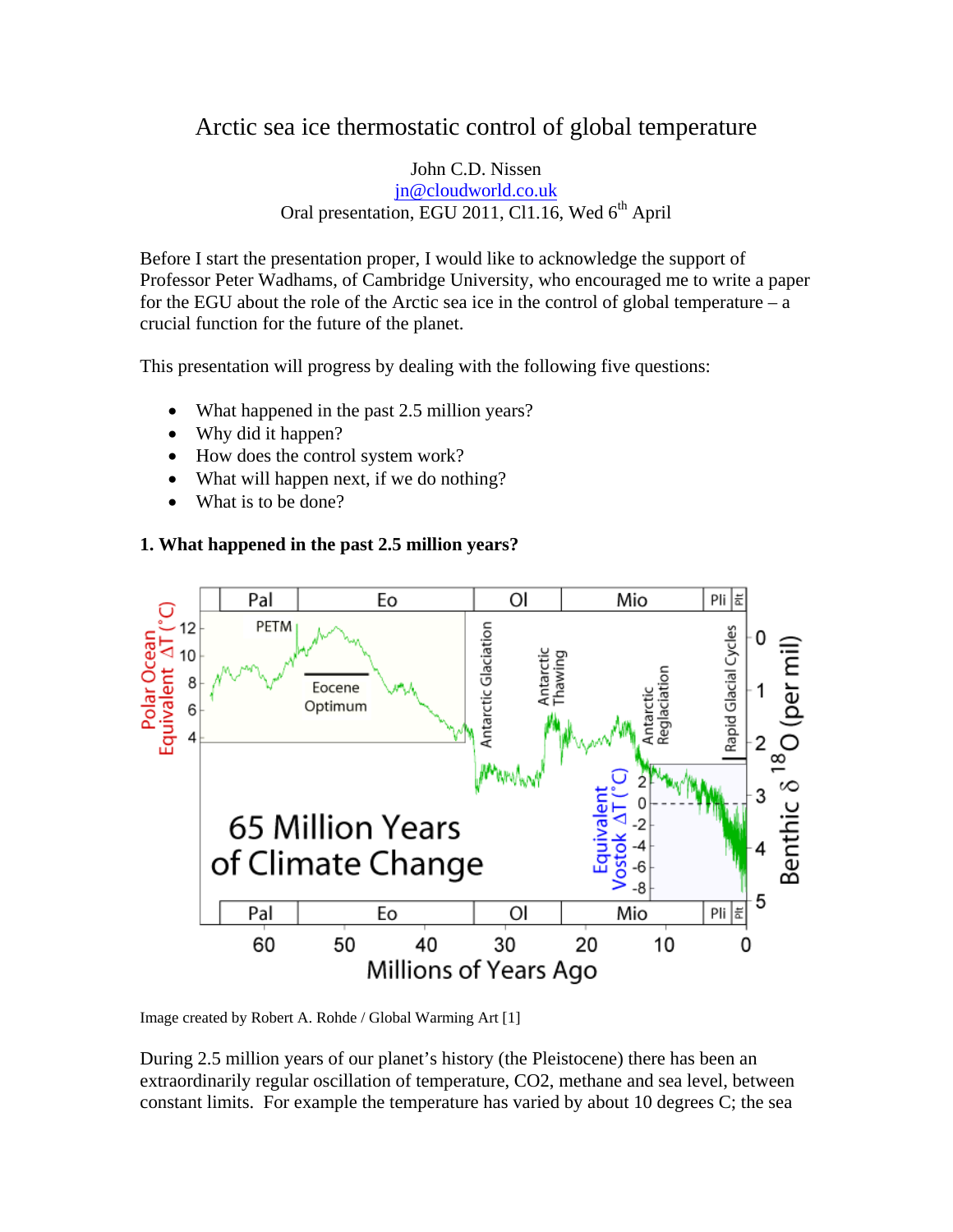level has varied between 120 metres below todays and a few metres above todays. This oscillation is synchronised with certain Milankovitch cycles of the planet's orbital and tilt values.



Image created by Robert A. Rohde / Global Warming Art [2]

However for the past 8000 years humankind has enjoyed a remarkably stable environment with respect to the previous 2.5 million years – with only a relatively small variation in temperature and sea level.



Global change master directory [3]

According to the Ruddiman Hypothesis, this stability has been obtained largely as the inadvertent result of mankind's own warming influence on the Earth system – clearing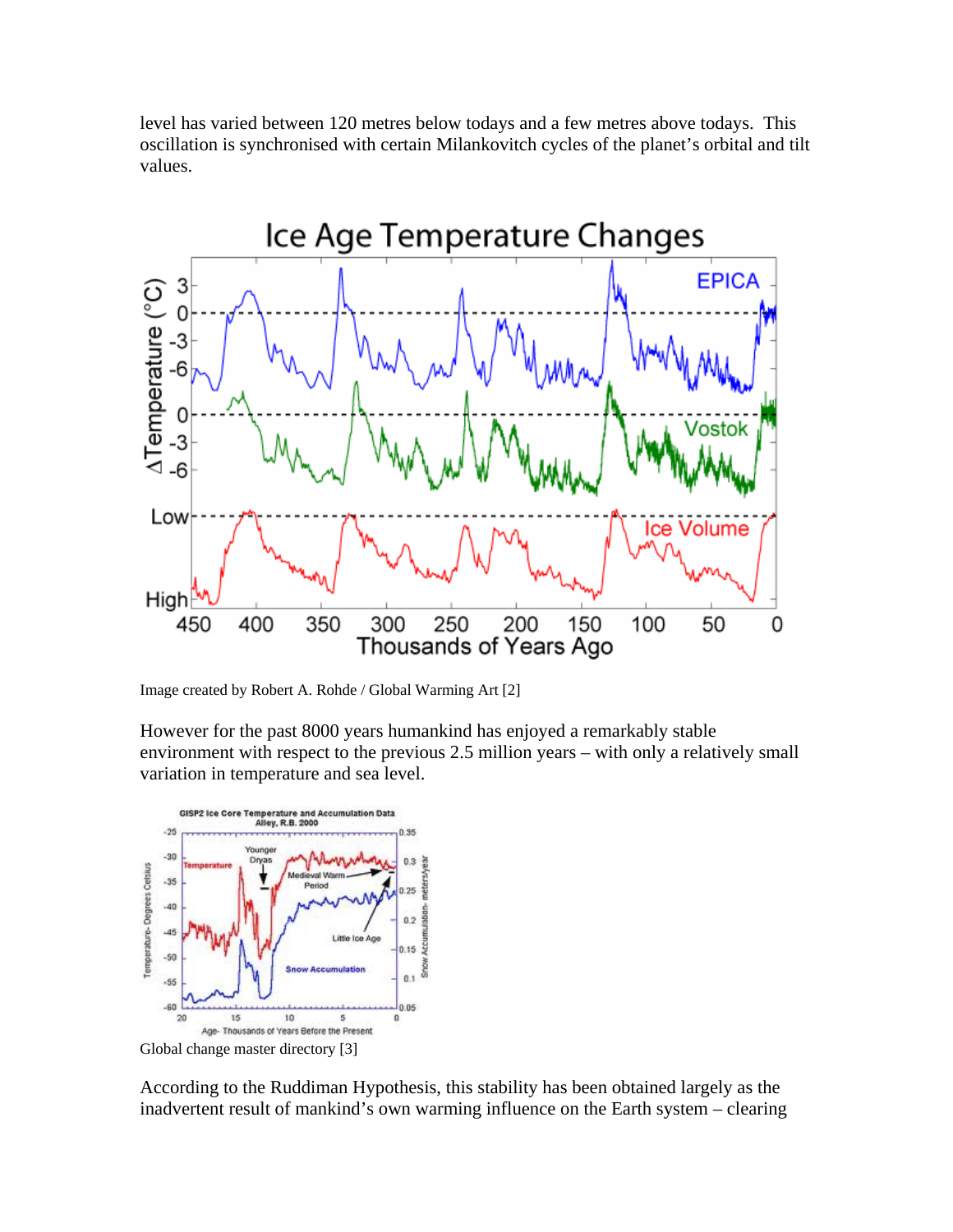forest, grazing cattle and growing rice – just balancing a cooling trend from Milankovitch cycles. Therefore he has used the term 'Anthropocene' to cover this period.

### **2. Why did it happen?**

Why did the temperature oscillate for 2.5 million years and then remain steady for 8000 years? This is a philosophical question, but it can be argued that the climate oscillation provided a stimulus to human brain development and the 8000 years was necessary for the agrarian revolution, the industrial revolution and development of the global civilisation we have today, with approaching 7 billion people. You could say it was luck. But if it hadn't happened, we would not be here to observe it! That is the anthropic principle. It highlights the very special conditions and processes of the Earth System and its external relationships that allow us to be here today, but it makes no promises for tomorrow, as mankind destabilises the planet with an excess of greenhouse gases.

#### **3. How does the control system work?**

What is the mechanism that produced these well-defined oscillations, and how were they dampened over the past few thousand years? (I will leave the implications for the future till later in the presentation.)

Reverse engineer the Earth System!

(A slide was presented showing a fluidic switch on the front cover of Scientific American, December 1964. It was rotated so that fluid entered on the left.)

Can anybody see how this works? The main fluid flows in from the left, and can exit from either of two outlets on the right, according to a small signal entered from the top. The signal can switch the main fluid between the two outlets. It is this kind of mechanism that I can see working in the North Atlantic. But let's go back to first principles.

If you were going to design a system to make temperature oscillate and then stay steady for 8 thousand years or so, how would you do it? First of all you have to have a temperature reference, and a property of a substance which changes at that temperature – that is going to be water. It has been given it the unusual property that the solid is less dense than the liquid at freezing point. So ice has to be part of the thermostatic control.

Then you have to have an external signal for the oscillation. This has to be something to do with the Earth orbit or spin, unless sun already has such an oscillation (which is very difficult to arrange over thousands of years). The orbit is slightly affected by other planets, the ellipticity changes, and the spin has precession and a tilt of the axis (currently 22.6 degrees) which varies.

Then you don't want this signal to be too strong, otherwise you can't achieve the steady state for a few thousand years. You need to find a mechanism to counter the signal – and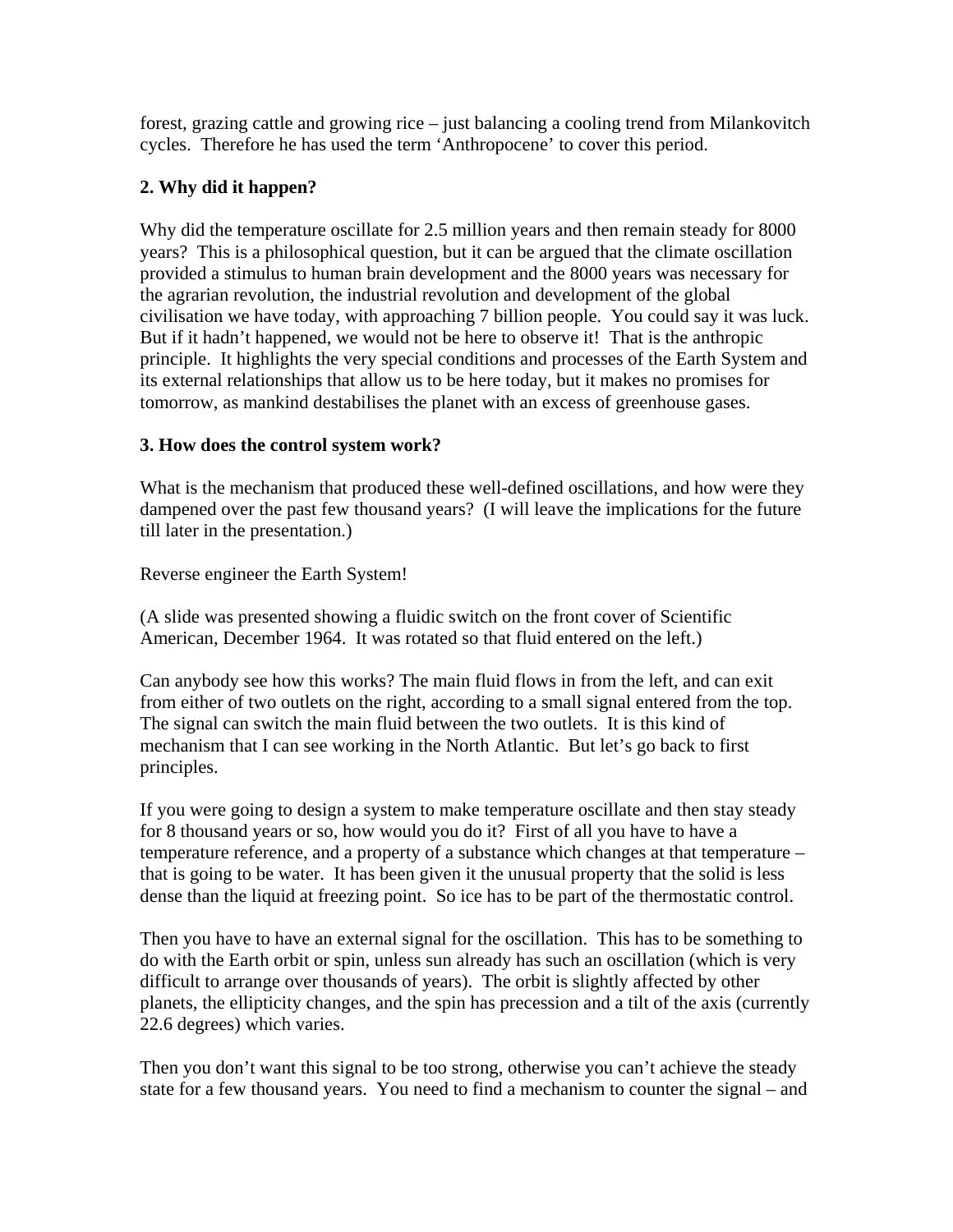it can be biological – so you choose some biological generation of greenhouse gases to offset what would have been a continuing of the oscillation into a cold period.

But you are left with a weak signal to produce the oscillations. So there has to be an amplifier – and it has to use the melting point of water. So the orbit/spin of the Earth changes heat input – then some of that input signal is amplified in a positive feedback.

The obvious mechanism is albedo flip. There needs to be a big pool of ice floating on water which can be warmed or cooled by a current carrying the signal. The pool has to be near a pole. And the current has to come a long way, from near the equator or beyond, in order to pick up the signal.

Now with design of an amplification or control system, you can introduce negative feedback to improve the performance. But the negative feedback has to be carefully designed to prevent any instability and oscillation. With the Earth system, you don't mind some oscillation superimposed on the amplified signal. Indeed such oscillation is observed.

With our mechanism for positive feedback, the obvious way to provide negative feedback is to divert the current. In the case of the warming part of the Milankovitch cycle, the polar region is warming rapidly, so we can use that warming to melt some snow and ice and produce a meltwater stream to divert the current. We can see exactly such a mechanism in the North Atlantic, with the main current as the Gulf Stream crossing from south-west to north-east, while meltwater can come in from the north-west to divert it into a more southerly route.

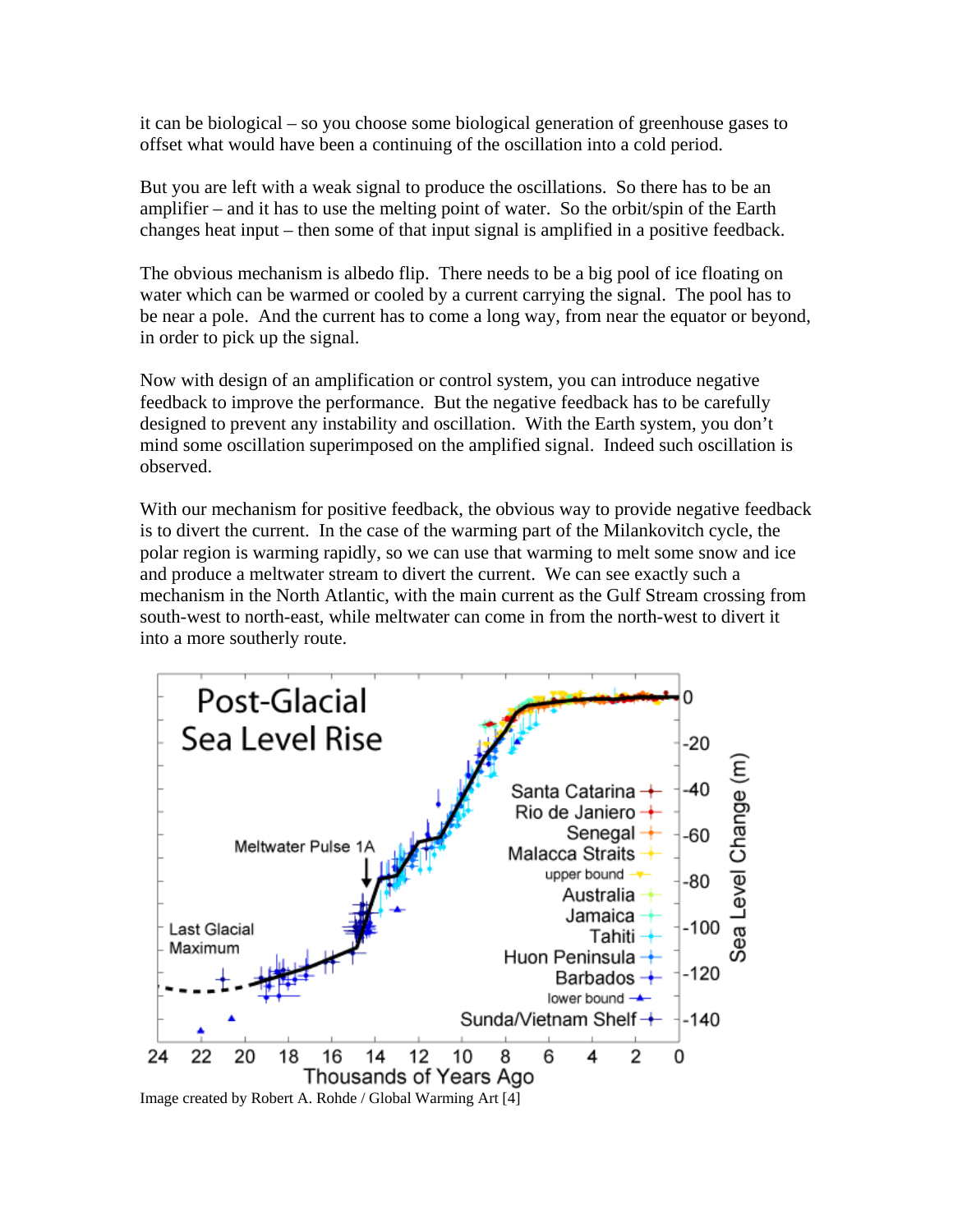

Gulf Stream - image created by NASA [5]

The Gulf Stream is a remarkable mechanism, apparently finely tuned to produce a jet of water which crosses the Atlantic, becoming the North Atlantic Current. West of Ireland it splits in two, with most of the current continuing up the north-west coast of Europe while the rest swings southwards, becoming the Canary Current. The Gulf Stream picks up the 'warming signal' in the northern hemisphere produced by the Milankovitch cycles, and sends it towards the Arctic Ocean, where it is amplified by the Arctic sea ice positive feedback. The negative feedback of a meltwater pulse diverts the North Atlantic Current southwards, so that most flows into the Canary Current. Thus the heating of the Arctic is switched off, and the sea ice is allowed to grow again.

In the cooling part of the Milankovitch cycle, we can see the same negative feedback mechanism at work. In particular, during the last glaciation, we observe several moments of negative feedback associated with Heinrich events. Icebergs are flowing across the Atlantic and diverting the Gulf Stream, thus choking off the amplification of the cooling signal. I will not say more about the cooling part of the cycle, because it becomes very speculative.

In the case of the warming direction, there has to be a mechanism to prevent runaway warming. The meltwater feedback can prevent too rapid warming, and we see meltwater which could have slowed the warming after the end or the last glacial maximum. At the peak of the warming cycle, there has to be something more dramatic to halt the warming, and we saw the Younger Dryas period. Indeed the conventional view, which I support, is that this colder period was initiated by a massive influx of meltwater, probably from Lake Agassiz. The latest theory, which I heard at this conference, is that Lake Agassiz drained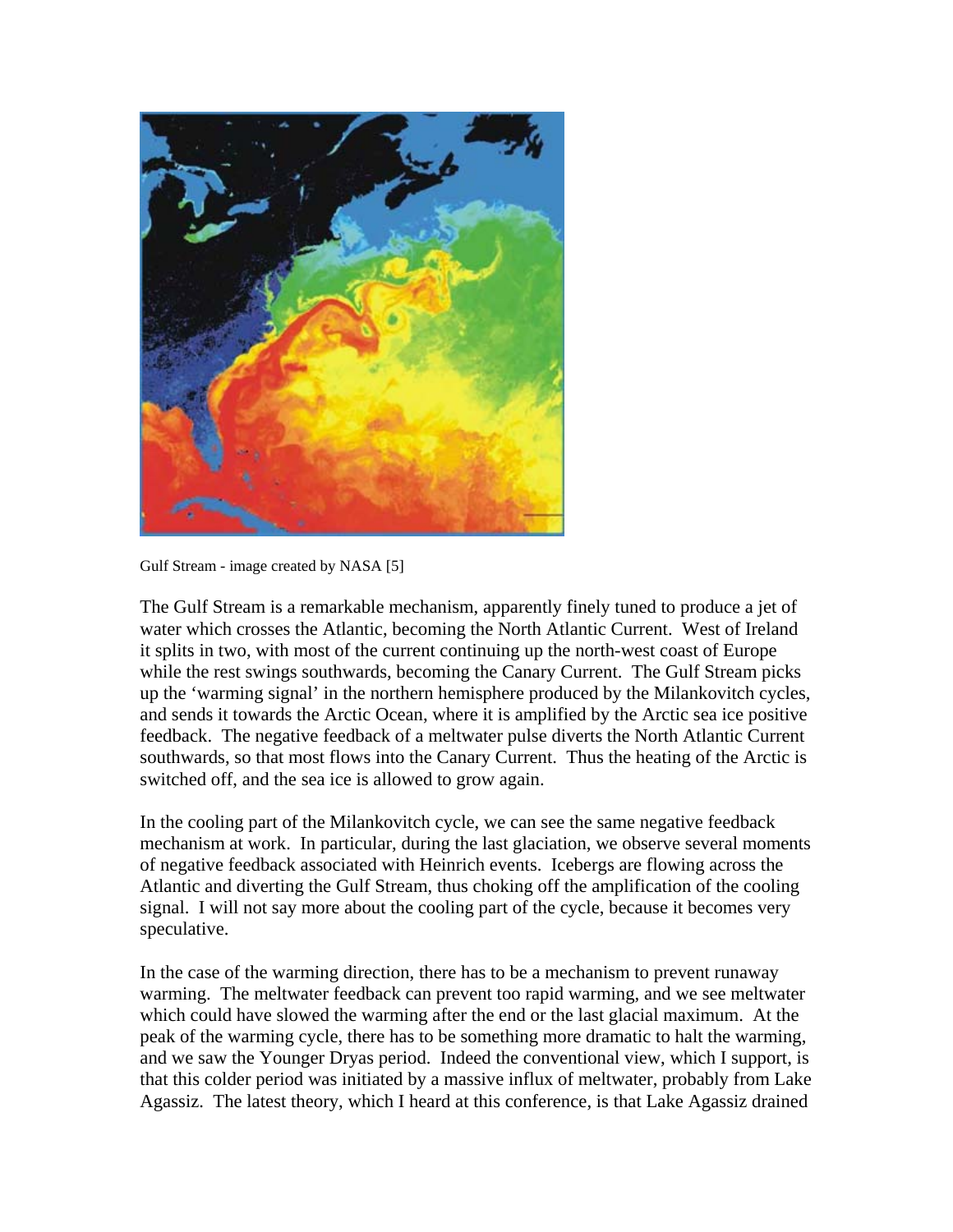to the north-west into the Arctic Ocean and the water flowed from there into the North Atlantic, diverting the Gulf Stream and producing same negative feedback that we expect from meltwater.

We observe that the temperature never went above a certain value during 2.5 million years. The hottest point may have been at the end of the Eemian warming, when there were hippos in London. It is possible that the whole of the Arctic sea ice had melted by then, thus giving no further amplification of warming. But the warming up to that moment had not been so rapid as to produce much CO2 or methane emissions.

## **4. What will happen next, if we do nothing?**

The anthropogenic CO2 in the atmosphere is producing an estimated 1.6 Watts per square metre of radiative forcing. That is several times greater than the Milankovitch signal and is the dominating forcing of the climate system. This CO2 warming is being amplified through the Arctic sea ice, so global warming will accelerate. There is little negative feedback from meltwater in prospect, unless the Greenland ice sheet collapses. And there is no negative feedback from biological processes. On the other hand, there is an enormous quantity of carbon in permafrost, which could potentially be emitted as methane.

Thus the danger today is that we are having extremely rapid warming, being amplified by the Arctic sea ice, while there is an excess of CO2 in the atmosphere and potentially an excursion of methane. The methane is liable to come from permafrost in vast quantities. There is potentially enough methane to cause runaway global warming, and unfortunately there seems to be no natural mechanism to prevent this.

#### **5. What is to be done?**

Mankind has injected a colossal pulse of CO2 into the atmosphere which is threatening to destroy the temperature control system of the planet. The only way forward is for mankind to seize the initiative and re-engineering the climate system to save the Arctic sea ice, prevent a methane excursion and maintain the stability of the climate system that civilisation has enjoyed for the past 8000 years.

#### **Source of figures**

- [1] http://www.globalwarmingart.com/wiki/File:65 Myr\_Climate\_Change\_Rev\_png
- [2] [http://en.wikipedia.org/wiki/File:Ice\\_Age\\_Temperature.png](http://en.wikipedia.org/wiki/File:Ice_Age_Temperature.png)
- [3] <http://gcmd.nasa.gov/index.html>
- [4] [http://en.wikipedia.org/wiki/File:Post-Glacial\\_Sea\\_Level.png](http://en.wikipedia.org/wiki/File:Post-Glacial_Sea_Level.png)
- [5] <http://en.wikipedia.org/wiki/File:Golfstrom.jpg>